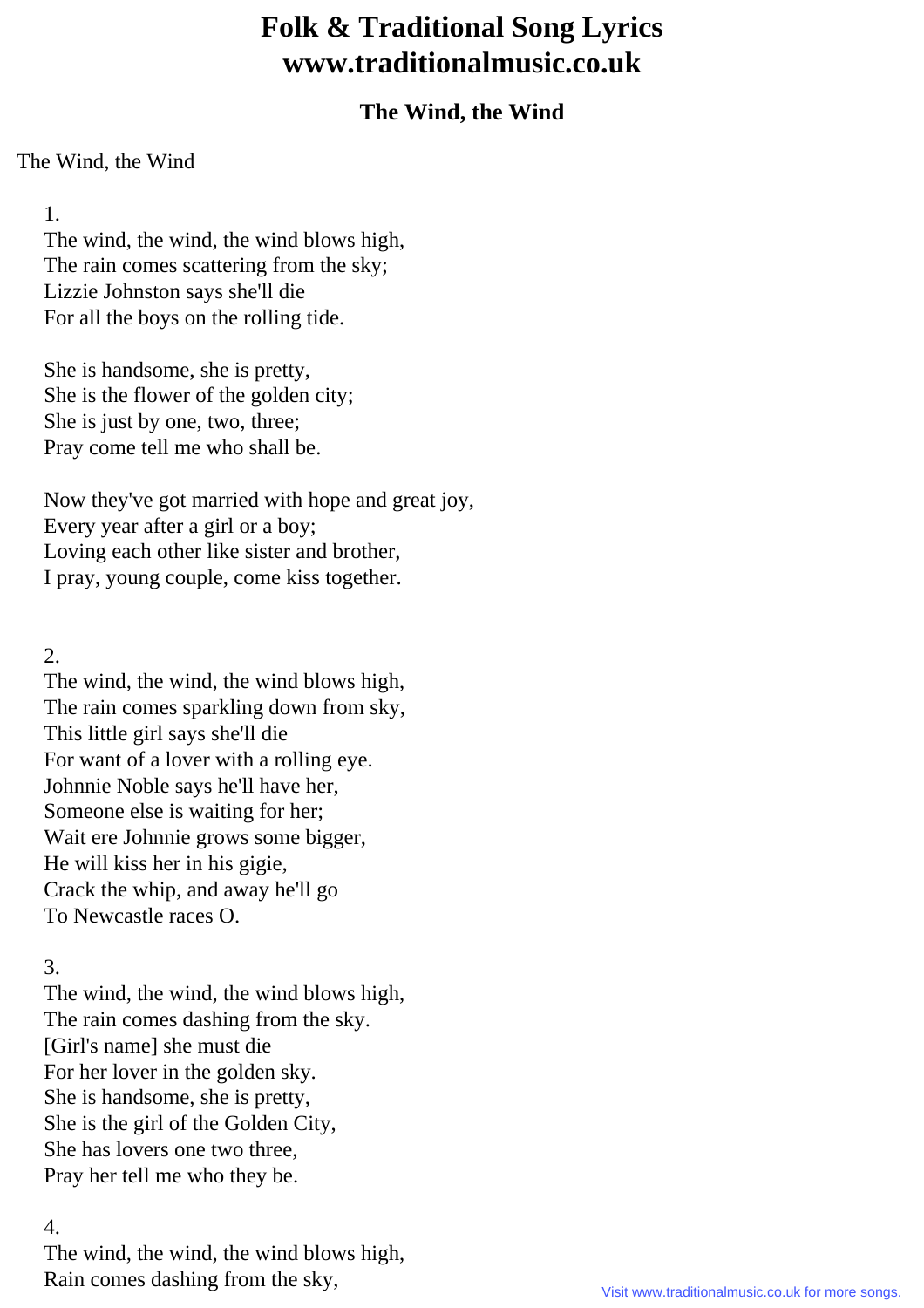For her lover she must die, For the want of the Golden City.

 She is handsome, she is pretty, She is the girl of the Golden City; She has lovers, one, two, three Pray now tell me who they be.

#### 5.

 The wind, the wind, the wind blows high, The snow comes scattering from the sky. Jeannie Rodger says she'll die-ie, For the lad with the rolling eye-eye. She is handsome, she is pretty, She is the girl from the golden city. She has lovers, one, two, three-ee, Pray come and tell me, who is he. Harry so-and-so says he loves her; All the boys are fighting for her. Wait till Harry grows some bigger, He will drive her on the digger.

#### 6.

 Weary, weary, waiting on you, I shall wait no longer now. Three times have I whistled on you, Lovie, are you coming out? The wind blows high, the wind blows low, The snow comes scattering down below. Isn't Jeannie very, very pretty? She is the pride of London city. She is the pride of one, two, three. Please come and tell me, who is he.

 Harry so-and-so says he loves her, All the boys are fighting for her. Let the boys say what they will, Harry so-and-so loves her still.

 (1) Greig FSNE clii.2, from Orkney; (2) ibid. clix.2 (Kininmonth). (3) skipping song, sung by Jackie Mearns and other children in Aberdeen, from Lomax, Scotland (gramophone disc), Side A no. 8(d). (4) MacColl Streets of Song, no. 15; girls' ring game, learned in Glasgow. (5) Rodger Lang Strang (1948), 35. "The girls stand in a circle and choose a girl for the centre. She tells her `lad's name' to two of the girls. They then sing the last four lines. We used to give `daft names,', e.g., Lang Tam." (6) Rodger, loc. cit.

\_\_\_\_\_\_\_\_\_\_\_\_\_\_\_\_\_\_\_\_\_\_\_\_\_\_\_\_\_\_\_\_\_\_\_\_\_\_\_\_\_\_\_\_\_\_\_\_\_\_\_\_\_\_\_\_